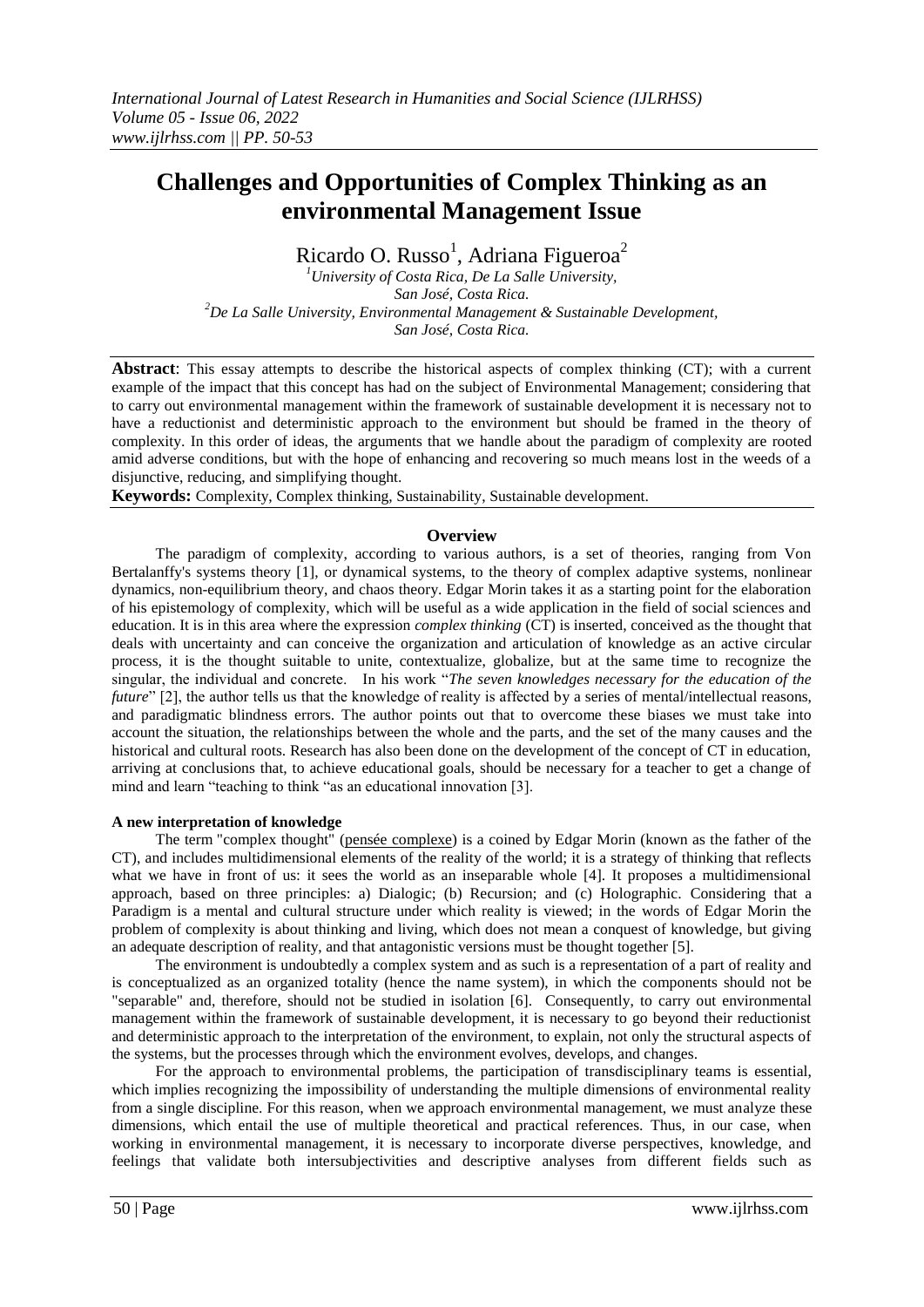# *International Journal of Latest Research in Humanities and Social Science (IJLRHSS) Volume 05 - Issue 06, 2022 www.ijlrhss.com || PP. 50-53*

administrative, biology, mathematics, economics, geography, physics, law, cybernetics, sociology, waste management, water management, engineering, urban planning, education, participation, among others [7].

When we speak of a paradigm shift concerning the understanding of reality, it incorporates, not only everything we can imagine but also the deconstruction of the set of precepts and accepted assumptions that function as the structural basis of our forms of understanding. And if we can interpret in a multidimensional way all the phenomena around us, this will involve thinking, rethinking, and seeing what we thought differently. Thus, the possibilities of creativity and innovative capacity emerge and are amplified, as one of the immediate consequences. Learning to integrate multiple disciplines, including other knowledge, implies relieving the capacity for reflection, innovation, and problem-solving. This, in turn, allows for increasing the creative capacity which leads to a mental transformation. Integrating consists of establishing connections between all kinds of knowledge and experiences; in the case of environmental sustainability occurs when natural resources are preserved. Monocropping, pesticides, and fertilizers all deplete good soil. When that soil becomes sterile, it can no longer produce food.

CT proposes a non-reductionist worldview that assumes the unity of the real, the union between mind and body, and between person and nature. treating the opposite or opposite, as complementary; associating the subject with the object of knowledge, with which knowledge is contextualized, and recognizing the integral, organic and relational relationship as fundamental to the learning process.

#### **Final reflections on learning**

Whereas to carry out environmental management within the framework of sustainable development, it is necessary not to have a reductionist and deterministic approach to the environment; but, within the framework of complexity theory; it is necessary to take into account the historical aspects of complexity and CT with a current example of the impact that this concept has had on the environmental concerns about the sustainability of natural resources.

Columbie Puig [8] visualizes the need to consider environmental problems from a complex approach; based on the fact that the environmental crisis is also cultural, and that to achieve a harmonious relationship between nature and society, "*new philosophical, epistemological, axiological and cosmovision conceptions are required*"; while Fernández and Gutiérrez [9] emphasize social, economic and environmental well-being for the present and future generations.

Redefining the concept of sustainability from CT is not a simple task. When it comes to including the social aspect to achieve sustainability, difficulties appear; since according to Luna-Nemecio [10]lacks a specific epistemology and it is not possible to define priorities that ensure urgent transformations to achieve sustainability and development, as well as to build a transdisciplinary process focused on collaborative training projects aimed at generating the urgent transformations that are required in social organization, education, production and consumption processes, urbanization and biodiversity protection. Although, Leff [11]differentiates between sustainable and sustainable development and accepts that both concepts hide "*the real environmental crisis derived from economic activity*", and blames the capitalist model as a degrader of the environment, in complicity with a utilitarian society that does not repair its environment; we cannot exclude that integrating consists of establishing connections between all kinds of knowledge and experiences that are reflected in environmental management.

All these connections are made with the purpose that the students can appropriate the concept of CT and transdisciplinarity as a non-fragmented whole applicable in the integral process of environmental impact assessment, with environmental management itself and its multiple remedial actions.

Approaching environmental management from complexity means then addressing it in thought all aspects of our daily lives, since if we recognize in our actions and interactions the constant construction and rebuilding of culture, we will then be founding consciousness and recreating structural models of adaptive behavior from the most basic actions such as walking, thinking or breathing, to the most complex ones such as local or global economic dynamics.[12].

The key to transdisciplinary work lies in the ability to question each other about environmental management and development, both dynamic, multidimensional, and interrelated concepts. According to Kuhn[13], scientific development is marked by profound changes (paradigm shifts), which occur in the contents of current theories and extend to practices, objectives, procedural rules, and evaluation criteria. Montuori [7]in his literature review of the complexity of transdisciplinarity, explores how this process can be approached from a complexity perspective and concludes that one of the main dimensions to address processes (in our case sustainability), is to apply systems theory and CT instead of reductive/disjunctive thinking. Previously, Bonil [14] had expressed the view that..."*The theory of complex systems is an explanatory model of the phenomena of the world with predictive capacity*"... and that "*complexity is an ideological choice, which assumes (believes or accepts) the contributions of the science of complexity and is the guide of a model of citizen thought and*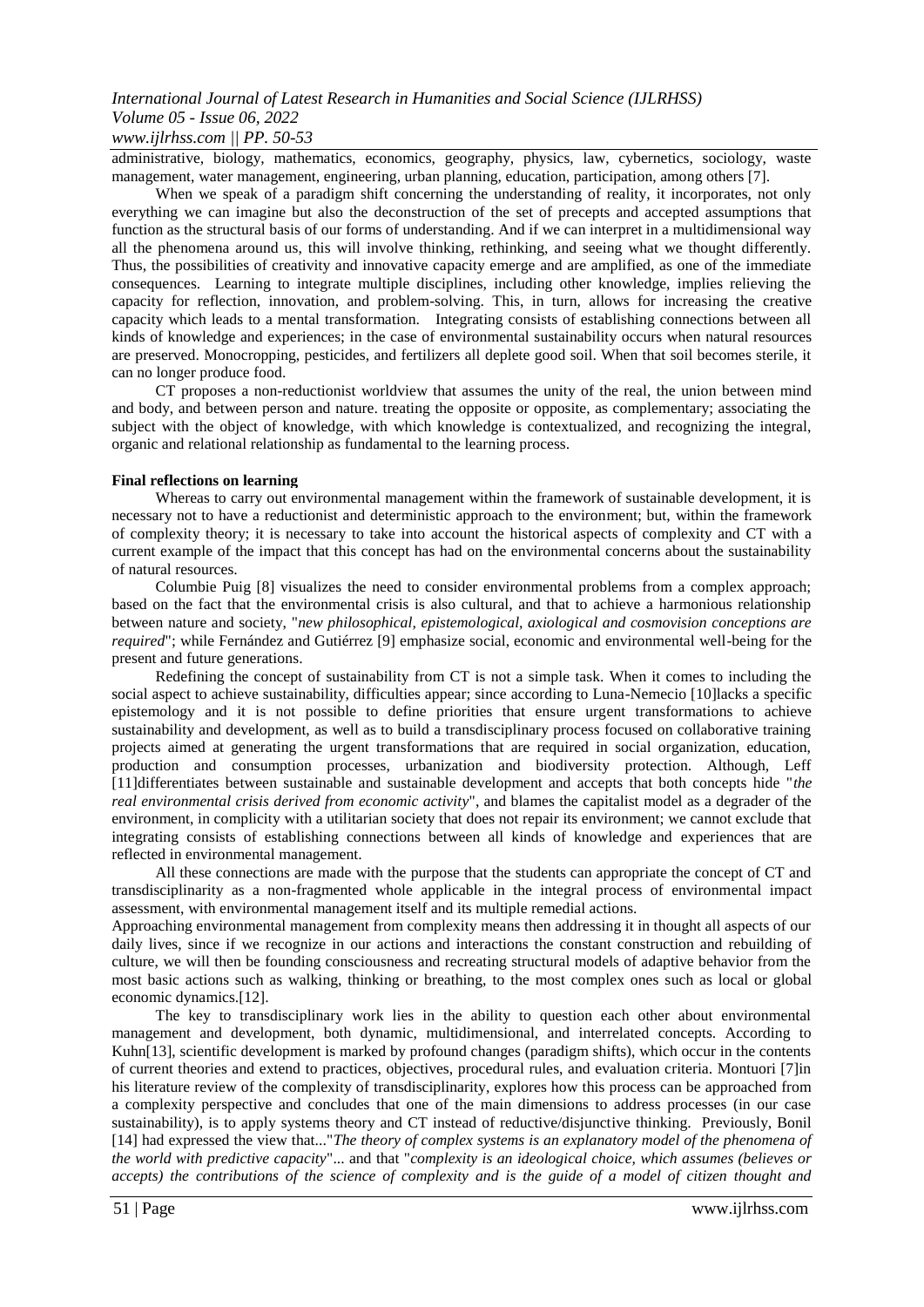# *International Journal of Latest Research in Humanities and Social Science (IJLRHSS) Volume 05 - Issue 06, 2022*

# *www.ijlrhss.com || PP. 50-53*

*action*".Other authors conceive of Complex Thinking as a mode of coupling defined both as(i) a coupling process (mode of coupling) and (ii) an outcome of that coupling process; this conception is influenced by a relational and enactive view of cognition, where cognitive activity is conceived as "a history of the structural coupling that brings forth a world" [15]. And of course, there is not a lack of criticism of the CT and Morin's theories, it is argued that CT does not have enough rigor because of its lack of the scientific method in complexity sciences and also that CT is based on a discursive nature [16]. However, Viguri [17] has some objections to this, and analyzes the implicit concept of scientificity in Reynoso's thinking and proposes the need to articulate philosophical thinking and empirical methodology to understand the complexity and its sciences.

## **References**

[1]. Bertalanffy, L. von, (1972). Teoría general de sistemas: Fundamentos, desarrollo, aplicaciones. México, D.F.: Fondo de Cultura Económica.

[https://ia800809.us.a](https://ia800809.us.archive.org/33/items/TeoriaGeneralDeLosSitemasV4/Teoria%20general%20de%20los%20sitemas_v4.pdf)rchiv[e.o](https://ia800809.us.archive.org/33/items/TeoriaGeneralDeLosSitemasV4/Teoria%20general%20de%20los%20sitemas_v4.pdf)r[g/33/i](https://ia800809.us.archive.org/33/items/TeoriaGeneralDeLosSitemasV4/Teoria%20general%20de%20los%20sitemas_v4.pdf)tem[s/T](https://ia800809.us.archive.org/33/items/TeoriaGeneralDeLosSitemasV4/Teoria%20general%20de%20los%20sitemas_v4.pdf)eoriaGeneralDeLosSitemas[V4/T](https://ia800809.us.archive.org/33/items/TeoriaGeneralDeLosSitemasV4/Teoria%20general%20de%20los%20sitemas_v4.pdf)eori[a%20g](https://ia800809.us.archive.org/33/items/TeoriaGeneralDeLosSitemasV4/Teoria%20general%20de%20los%20sitemas_v4.pdf)enera[l%20de%20lo](https://ia800809.us.archive.org/33/items/TeoriaGeneralDeLosSitemasV4/Teoria%20general%20de%20los%20sitemas_v4.pdf) [s%20s](https://ia800809.us.archive.org/33/items/TeoriaGeneralDeLosSitemasV4/Teoria%20general%20de%20los%20sitemas_v4.pdf)itema[s\\_v4.pdf](https://ia800809.us.archive.org/33/items/TeoriaGeneralDeLosSitemasV4/Teoria%20general%20de%20los%20sitemas_v4.pdf)

- [2]. Lipman, M, (1998). Pensamiento complejo y educación. Madrid: Ediciones de la Torre. [http://a](http://archive.org/stream/LipmanPensamientoComplejoYEducacin/Lipman%20-%20pensamiento%20complejo%20y%20educaci%C3%B3n_djvu.txt)rchiv[e.o](http://archive.org/stream/LipmanPensamientoComplejoYEducacin/Lipman%20-%20pensamiento%20complejo%20y%20educaci%C3%B3n_djvu.txt)r[g/s](http://archive.org/stream/LipmanPensamientoComplejoYEducacin/Lipman%20-%20pensamiento%20complejo%20y%20educaci%C3%B3n_djvu.txt)trea[m/L](http://archive.org/stream/LipmanPensamientoComplejoYEducacin/Lipman%20-%20pensamiento%20complejo%20y%20educaci%C3%B3n_djvu.txt)ipmanPensamientoComplejoYEducaci[n/L](http://archive.org/stream/LipmanPensamientoComplejoYEducacin/Lipman%20-%20pensamiento%20complejo%20y%20educaci%C3%B3n_djvu.txt)ipma[n%20-](http://archive.org/stream/LipmanPensamientoComplejoYEducacin/Lipman%20-%20pensamiento%20complejo%20y%20educaci%C3%B3n_djvu.txt)
- %2[0p](http://archive.org/stream/LipmanPensamientoComplejoYEducacin/Lipman%20-%20pensamiento%20complejo%20y%20educaci%C3%B3n_djvu.txt)ensamient[o%20c](http://archive.org/stream/LipmanPensamientoComplejoYEducacin/Lipman%20-%20pensamiento%20complejo%20y%20educaci%C3%B3n_djvu.txt)omplej[o%20y%20e](http://archive.org/stream/LipmanPensamientoComplejoYEducacin/Lipman%20-%20pensamiento%20complejo%20y%20educaci%C3%B3n_djvu.txt)ducac[i%C3%B3n\\_d](http://archive.org/stream/LipmanPensamientoComplejoYEducacin/Lipman%20-%20pensamiento%20complejo%20y%20educaci%C3%B3n_djvu.txt)jv[u.txt](http://archive.org/stream/LipmanPensamientoComplejoYEducacin/Lipman%20-%20pensamiento%20complejo%20y%20educaci%C3%B3n_djvu.txt)
- [3]. Moser, K. 2018. Rethinking the Essence of Human and Other-Than-Human Communication in the Anthropocene Epoch: A Biosemiotic Interpretation of Edgar Morin's "Complex Thought" *Humanities* 7, no. 2: 57. [https://d](https://doi.org/10.3390/h7020057)o[i.o](https://doi.org/10.3390/h7020057)r[g/10.3390/h7020057](https://doi.org/10.3390/h7020057)
- [4]. Morin, E. (1996). El paradigma perdido. Ensayo de bioantropología. Barcelona: Kairós. 5ª edición en castellano. Castellano. Castellano. Castellano. Castellano. Castellano. Castellano. Castellano. Castellano. [http://w](http://www.academia.edu/33222769/EL_PARADIGMA_PERDIDO_ENSAYO_DE_BIOANTROPOLOGIA_editorial_Kair%C3%B3s)w[w.a](http://www.academia.edu/33222769/EL_PARADIGMA_PERDIDO_ENSAYO_DE_BIOANTROPOLOGIA_editorial_Kair%C3%B3s)cademi[a.e](http://www.academia.edu/33222769/EL_PARADIGMA_PERDIDO_ENSAYO_DE_BIOANTROPOLOGIA_editorial_Kair%C3%B3s)d[u/33222769/EL\\_P](http://www.academia.edu/33222769/EL_PARADIGMA_PERDIDO_ENSAYO_DE_BIOANTROPOLOGIA_editorial_Kair%C3%B3s)ARADIGM[A\\_P](http://www.academia.edu/33222769/EL_PARADIGMA_PERDIDO_ENSAYO_DE_BIOANTROPOLOGIA_editorial_Kair%C3%B3s)ERDID[O\\_E](http://www.academia.edu/33222769/EL_PARADIGMA_PERDIDO_ENSAYO_DE_BIOANTROPOLOGIA_editorial_Kair%C3%B3s)NSAY[O\\_DE\\_BIOANTROP](http://www.academia.edu/33222769/EL_PARADIGMA_PERDIDO_ENSAYO_DE_BIOANTROPOLOGIA_editorial_Kair%C3%B3s)
- [OLOGIA\\_e](http://www.academia.edu/33222769/EL_PARADIGMA_PERDIDO_ENSAYO_DE_BIOANTROPOLOGIA_editorial_Kair%C3%B3s)ditoria[l\\_K](http://www.academia.edu/33222769/EL_PARADIGMA_PERDIDO_ENSAYO_DE_BIOANTROPOLOGIA_editorial_Kair%C3%B3s)ai[r%C3%B3s](http://www.academia.edu/33222769/EL_PARADIGMA_PERDIDO_ENSAYO_DE_BIOANTROPOLOGIA_editorial_Kair%C3%B3s) [5]. García, R. (2006). Sistemas complejos: Conceptos, método y fundamentación epistemológica de la investigación interdisciplinaria. Madrid: Gedisa.

[https://a](https://archive.org/details/garcia-rolando-sistemas-omplejos/page/5/mode/2up)rchiv[e.o](https://archive.org/details/garcia-rolando-sistemas-omplejos/page/5/mode/2up)r[g/d](https://archive.org/details/garcia-rolando-sistemas-omplejos/page/5/mode/2up)etail[s/g](https://archive.org/details/garcia-rolando-sistemas-omplejos/page/5/mode/2up)arci[a-r](https://archive.org/details/garcia-rolando-sistemas-omplejos/page/5/mode/2up)oland[o-s](https://archive.org/details/garcia-rolando-sistemas-omplejos/page/5/mode/2up)istema[s-o](https://archive.org/details/garcia-rolando-sistemas-omplejos/page/5/mode/2up)mplejo[s/p](https://archive.org/details/garcia-rolando-sistemas-omplejos/page/5/mode/2up)ag[e/5/m](https://archive.org/details/garcia-rolando-sistemas-omplejos/page/5/mode/2up)od[e/2up](https://archive.org/details/garcia-rolando-sistemas-omplejos/page/5/mode/2up)

- [6]. Montuori, A. (2013). The Complexity of Transdisciplinary Literature Reviews. Complicity: An International Journal of Complexity and Education, Vol. 10, Num. 1/2. pp. 45-55. [http://w](http://www.academia.edu/4162420/The_Complexity_of_Transdisciplinary_Literature_Reviews?auto=download&email_work_card=download-paper)w[w.a](http://www.academia.edu/4162420/The_Complexity_of_Transdisciplinary_Literature_Reviews?auto=download&email_work_card=download-paper)cademi[a.e](http://www.academia.edu/4162420/The_Complexity_of_Transdisciplinary_Literature_Reviews?auto=download&email_work_card=download-paper)d[u/4162420/T](http://www.academia.edu/4162420/The_Complexity_of_Transdisciplinary_Literature_Reviews?auto=download&email_work_card=download-paper)h[e\\_C](http://www.academia.edu/4162420/The_Complexity_of_Transdisciplinary_Literature_Reviews?auto=download&email_work_card=download-paper)omplexit[y\\_of\\_T](http://www.academia.edu/4162420/The_Complexity_of_Transdisciplinary_Literature_Reviews?auto=download&email_work_card=download-paper)ransdisciplinar[y\\_L](http://www.academia.edu/4162420/The_Complexity_of_Transdisciplinary_Literature_Reviews?auto=download&email_work_card=download-paper)iteratur[e\\_R](http://www.academia.edu/4162420/The_Complexity_of_Transdisciplinary_Literature_Reviews?auto=download&email_work_card=download-paper)eview[s?auto](http://www.academia.edu/4162420/The_Complexity_of_Transdisciplinary_Literature_Reviews?auto=download&email_work_card=download-paper) [=d](http://www.academia.edu/4162420/The_Complexity_of_Transdisciplinary_Literature_Reviews?auto=download&email_work_card=download-paper)ownloa[d&e](http://www.academia.edu/4162420/The_Complexity_of_Transdisciplinary_Literature_Reviews?auto=download&email_work_card=download-paper)mai[l\\_w](http://www.academia.edu/4162420/The_Complexity_of_Transdisciplinary_Literature_Reviews?auto=download&email_work_card=download-paper)or[k\\_c](http://www.academia.edu/4162420/The_Complexity_of_Transdisciplinary_Literature_Reviews?auto=download&email_work_card=download-paper)ar[d=d](http://www.academia.edu/4162420/The_Complexity_of_Transdisciplinary_Literature_Reviews?auto=download&email_work_card=download-paper)ownloa[d-paper](http://www.academia.edu/4162420/The_Complexity_of_Transdisciplinary_Literature_Reviews?auto=download&email_work_card=download-paper)
- [7]. Columbie Puig, N. (2012). Consideraciones teóricas necesarias acerca de la problemática ambiental desde un enfoque complejo. Revista OIDLES, Vol 6, Nº 12: 1-14. [https://w](https://www.eumed.net/rev/oidles/12/ncp.pdf)w[w.e](https://www.eumed.net/rev/oidles/12/ncp.pdf)ume[d.n](https://www.eumed.net/rev/oidles/12/ncp.pdf)e[t/r](https://www.eumed.net/rev/oidles/12/ncp.pdf)e[v/o](https://www.eumed.net/rev/oidles/12/ncp.pdf)idle[s/12/n](https://www.eumed.net/rev/oidles/12/ncp.pdf)c[p.pdf](https://www.eumed.net/rev/oidles/12/ncp.pdf)
- [8]. Fernández, L.; Gutiérrez, M. (2013). Bienestar Social, Económico y Ambiental para las Presentes y Futuras Generaciones. Información Tecnológica, Vol. 24, Nº 2: 121-130. [https://s](https://scielo.conicyt.cl/pdf/infotec/v24n2/art13.pdf)ciel[o.c](https://scielo.conicyt.cl/pdf/infotec/v24n2/art13.pdf)onicy[t.cl/p](https://scielo.conicyt.cl/pdf/infotec/v24n2/art13.pdf)d[f/i](https://scielo.conicyt.cl/pdf/infotec/v24n2/art13.pdf)nfote[c/v24n2/a](https://scielo.conicyt.cl/pdf/infotec/v24n2/art13.pdf)r[t13.pdf](https://scielo.conicyt.cl/pdf/infotec/v24n2/art13.pdf)
- [9]. Luna-Nemecio, J.; Tobón, S.; Juárez-Hernández, L.G. (2020). Sustainability-based on socioformation and complex thought or sustainable social development. Resources, Environment and Sustainability, Vol. 2, Dec. 2020, pp. 1-8. [https://w](https://www.sciencedirect.com/science/article/pii/S2666916120300074?via%3Dihub)w[w.s](https://www.sciencedirect.com/science/article/pii/S2666916120300074?via%3Dihub)ciencedirec[t.c](https://www.sciencedirect.com/science/article/pii/S2666916120300074?via%3Dihub)o[m/s](https://www.sciencedirect.com/science/article/pii/S2666916120300074?via%3Dihub)cienc[e/a](https://www.sciencedirect.com/science/article/pii/S2666916120300074?via%3Dihub)rticl[e/p](https://www.sciencedirect.com/science/article/pii/S2666916120300074?via%3Dihub)i[i/S2666916120300074?v](https://www.sciencedirect.com/science/article/pii/S2666916120300074?via%3Dihub)i[a%3Dihub](https://www.sciencedirect.com/science/article/pii/S2666916120300074?via%3Dihub)
- [10]. Leff, E. (2013). La geopolítica de la biodiversidad y el desarrollo sustentable: Economización del mundo, racionalidad ambiental y reapropiación social de la naturaleza.Cuaderno Interdisciplinar de Desarrollo Sostenible (CUIDES),  $N^{\circ}$  10: 185-209. [https://w](https://www.academia.edu/30183371/La_geopolitica_de_la_biodiversidad_y_el_desarrollo_sustentable)w[w.a](https://www.academia.edu/30183371/La_geopolitica_de_la_biodiversidad_y_el_desarrollo_sustentable)cademi[a.e](https://www.academia.edu/30183371/La_geopolitica_de_la_biodiversidad_y_el_desarrollo_sustentable)d[u/30183371/La\\_g](https://www.academia.edu/30183371/La_geopolitica_de_la_biodiversidad_y_el_desarrollo_sustentable)eopolitic[a\\_de\\_la\\_b](https://www.academia.edu/30183371/La_geopolitica_de_la_biodiversidad_y_el_desarrollo_sustentable)iodiversida[d\\_y\\_el\\_d](https://www.academia.edu/30183371/La_geopolitica_de_la_biodiversidad_y_el_desarrollo_sustentable)esarroll[o\\_sustenta](https://www.academia.edu/30183371/La_geopolitica_de_la_biodiversidad_y_el_desarrollo_sustentable) [ble](https://www.academia.edu/30183371/La_geopolitica_de_la_biodiversidad_y_el_desarrollo_sustentable)
- [11]. Morin, E. (2002) Epistemología de la Complejidad. En: Nuevos paradigmas, cultura y Subjetividad. Buenos Aires: Paidós 29. [http://es.s](http://es.scribd.com/document/477224054/10-1-Morin-2002-Epistemologia-de-la-complejidad-pdf)crib[d.c](http://es.scribd.com/document/477224054/10-1-Morin-2002-Epistemologia-de-la-complejidad-pdf)o[m/document/477224054/10-1-M](http://es.scribd.com/document/477224054/10-1-Morin-2002-Epistemologia-de-la-complejidad-pdf)ori[n-2002-](http://es.scribd.com/document/477224054/10-1-Morin-2002-Epistemologia-de-la-complejidad-pdf) [Epistemologia-de-la-c](http://es.scribd.com/document/477224054/10-1-Morin-2002-Epistemologia-de-la-complejidad-pdf)omplejida[d-pdf](http://es.scribd.com/document/477224054/10-1-Morin-2002-Epistemologia-de-la-complejidad-pdf)
- [12]. Kuhn, T.S. (1962). The Structure o[ Scientific Revolutions, 2nd. ed. Chicago: University of Chicago Press. [https://w](https://www.turkpsikiyatri.org/arsiv/kuhn-ssr-2nded.pdf)w[w.t](https://www.turkpsikiyatri.org/arsiv/kuhn-ssr-2nded.pdf)urkpsikiyatr[i.o](https://www.turkpsikiyatri.org/arsiv/kuhn-ssr-2nded.pdf)r[g/a](https://www.turkpsikiyatri.org/arsiv/kuhn-ssr-2nded.pdf)rsi[v/k](https://www.turkpsikiyatri.org/arsiv/kuhn-ssr-2nded.pdf)uh[n-s](https://www.turkpsikiyatri.org/arsiv/kuhn-ssr-2nded.pdf)s[r-2n](https://www.turkpsikiyatri.org/arsiv/kuhn-ssr-2nded.pdf)de[d.pdf](https://www.turkpsikiyatri.org/arsiv/kuhn-ssr-2nded.pdf)
- [13]. Bonil, J.; Sanmartí, N.; Tomás, C.; Pujol, R.M. (2004). Un nuevo marco para orientar respuestas a las dinámicas sociales: el paradigma de la complejidad. Investigación en la escuela, Num. 53, [https://w](https://www.intranet.senasa.gov.ar/intranet/imagenes/archivos/peps/Documentos_y_articulos/Paradigma-de-la-complejidad.pdf)w[w.i](https://www.intranet.senasa.gov.ar/intranet/imagenes/archivos/peps/Documentos_y_articulos/Paradigma-de-la-complejidad.pdf)ntrane[t.s](https://www.intranet.senasa.gov.ar/intranet/imagenes/archivos/peps/Documentos_y_articulos/Paradigma-de-la-complejidad.pdf)enas[a.g](https://www.intranet.senasa.gov.ar/intranet/imagenes/archivos/peps/Documentos_y_articulos/Paradigma-de-la-complejidad.pdf)o[v.ar/i](https://www.intranet.senasa.gov.ar/intranet/imagenes/archivos/peps/Documentos_y_articulos/Paradigma-de-la-complejidad.pdf)ntrane[t/i](https://www.intranet.senasa.gov.ar/intranet/imagenes/archivos/peps/Documentos_y_articulos/Paradigma-de-la-complejidad.pdf)magene[s/archivos/p](https://www.intranet.senasa.gov.ar/intranet/imagenes/archivos/peps/Documentos_y_articulos/Paradigma-de-la-complejidad.pdf)ep[s/D](https://www.intranet.senasa.gov.ar/intranet/imagenes/archivos/peps/Documentos_y_articulos/Paradigma-de-la-complejidad.pdf)ocumento[s\\_y\\_a](https://www.intranet.senasa.gov.ar/intranet/imagenes/archivos/peps/Documentos_y_articulos/Paradigma-de-la-complejidad.pdf)rticulo[s/Paradi](https://www.intranet.senasa.gov.ar/intranet/imagenes/archivos/peps/Documentos_y_articulos/Paradigma-de-la-complejidad.pdf) [gma-de-la-c](https://www.intranet.senasa.gov.ar/intranet/imagenes/archivos/peps/Documentos_y_articulos/Paradigma-de-la-complejidad.pdf)omplejida[d.pdf](https://www.intranet.senasa.gov.ar/intranet/imagenes/archivos/peps/Documentos_y_articulos/Paradigma-de-la-complejidad.pdf)
- [14]. Varela, F.J., Thompson, E., Rosch, E. (1991). The embodied mind: cognitive science and human experience. Cambridge, MA: MIT Press.